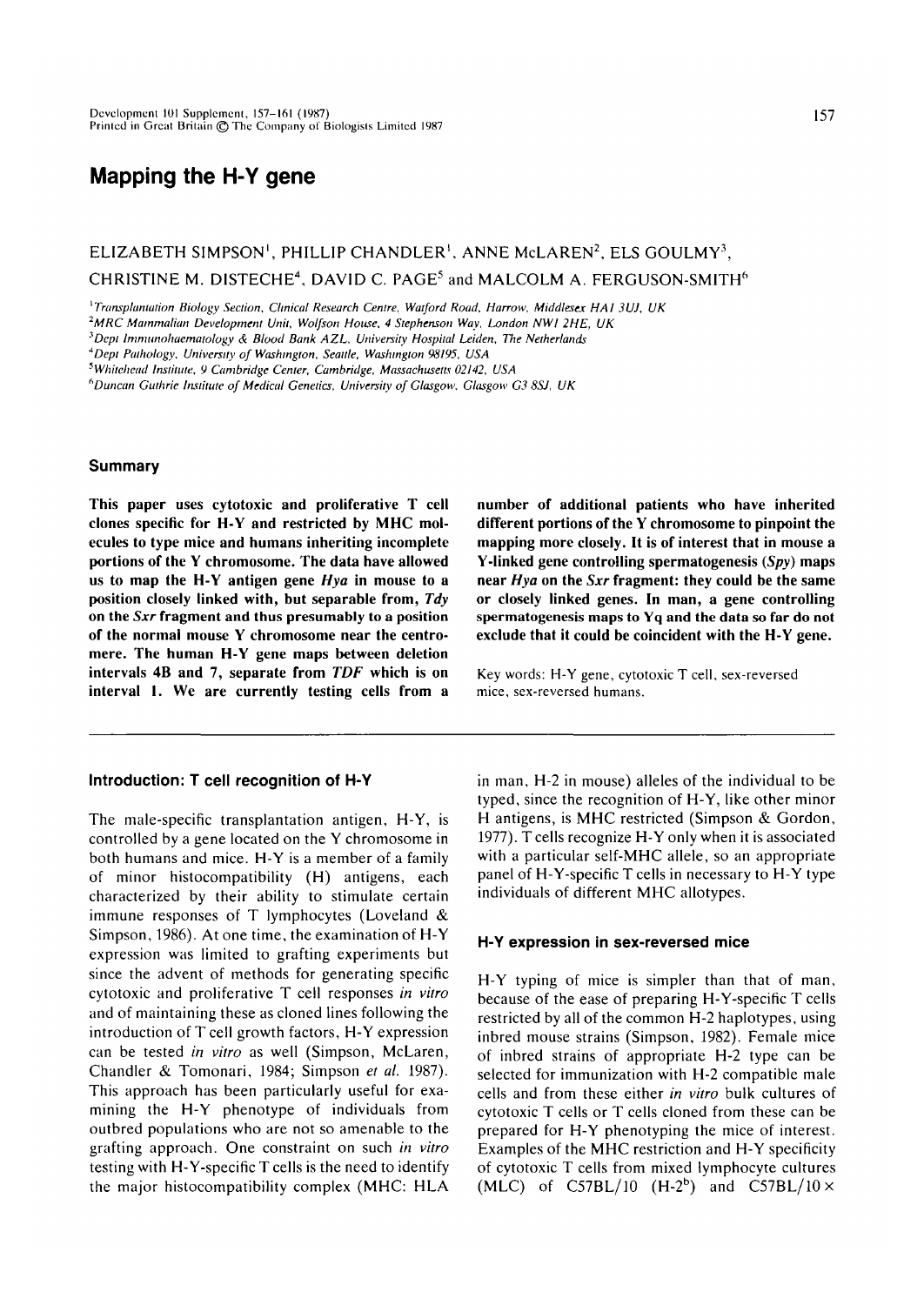$CBA$ )F<sub>1</sub> (H-2<sup>b/k</sup>) females immunized with (C57BL/  $10(H-2<sup>b</sup>)$  and CBA (H-2<sup>k</sup>) male cells, respectively, are given in Table J (Simpson, 1982). Table 2 shows the MHC restriction and H-Y specificity of proliferative T cell clones isolated from similar MLC using spleen cells from C57BL/6 (H-2<sup>b</sup>) and C3H (H-2<sup>k</sup>) female mice immunized with syngeneic male cells (Simpson, 1985). H-Y-specific cytotoxic T cells and clones were used to type cells from a panel of mice carrying the sex-reversing mutation  $S_{\mathcal{X}}$  (Table 3). These include  $XXSxr$  males and  $T16HXXSxr$  females carrying the T16H, X-autosome translocation, which is invariably active, so that the *XSxr* of paternal origin is inactive. This permits the female development of these individuals, since  $S_{XY}$  is presumably inactive in the majority of cells, at least during gonadogenesis (McLaren & Monk, 1982). The results in Table 3 indicate that each of the *XXSxr* and XY males were

H-Y positive with the cytotoxic T cells and T cell clones appropriate for their H-2 haplotype. These mice are from a noninbred colony in which  $H-2^k$  and H-2 $^{\rm b}$  are segregating. Each of the XX females is H-Y negative, whilst of the nine T16HXSxr females, eight are clearly H-Y positive, indicating that in adult life, at least, the gene controlling expression of the H-Y antigen, *Hya,* on *Sxr* is expressed in some spleen cells. The ninth mouse, number 39, was phenotypically H-Y negative: she was subsequently progeny tested (T16HSAT females, unlike *XXSxr* males, are fertile) and since all of the non-XY progeny inheriting her *Sxr* were H-Y negative, it was clear that a mutation had altered her Sxr fragment. This variant is now designated Sxr' (McLaren et al. 1984). XOSxr' male mice are also H-Y negative when tested by T cells *in vitro* so that XXSxr' and T16HXSxr' mice are not H-Y negative merely because Sxr' in them is inactivated

| Responder<br>female | K           | A           | $H-2$<br>E | D           | Priming<br>and<br>boosting<br>antigen | Target cell          | K | A           | $H-2$<br>E | Corrected*<br>% lysis | Restricting<br>specificity<br>for H-Y<br>recognition |           |
|---------------------|-------------|-------------|------------|-------------|---------------------------------------|----------------------|---|-------------|------------|-----------------------|------------------------------------------------------|-----------|
| B10                 | $\mathbf b$ | b           | (b)        | $\mathbf b$ | B10 <sub>o</sub>                      | B10 <sub>O</sub>     | b | b           | (b)        | $\mathbf b$           | 33.3                                                 |           |
|                     |             |             |            |             |                                       | <b>B109</b>          | b | b           | (b)        | b                     | 2.5                                                  |           |
|                     |             |             |            |             |                                       | C3H <sub>O</sub>     | k | k.          | k          | k                     | 7.3                                                  |           |
|                     |             |             |            |             |                                       | C3H.SW <sub>O</sub>  | b | $\mathbf b$ | (b)        | $\mathbf b$           | 38.5                                                 | $H-2Dh$   |
|                     |             |             |            |             |                                       | $B10.A(2R)$ $\sigma$ | k | k           | k          | $\mathfrak b$         | 30.6                                                 |           |
|                     |             |             |            |             |                                       | B10.A(2R)Q           | k | $\bf k$     | k          | $\mathbf b$           | 2.2                                                  |           |
|                     |             |             |            |             |                                       | $B10.A(5R)$ $\sigma$ | b | $\mathbf b$ | b          | d                     | 3.9 <sub>1</sub>                                     |           |
| $(B10 \times CBA)F$ | $\mathbf b$ | $\mathbf b$ | (b)        | b/          | CBAO                                  | CBA <sub>O</sub>     | k | k           | k          | k                     | 31·1                                                 |           |
|                     | k           | k           | k          | k           |                                       | CBA9                 | k | k           | k          | k                     | $2 - 4$                                              |           |
|                     |             |             |            |             |                                       | B10.A <sub>O</sub>   | k | k           | k          | đ                     | 4.6                                                  | $H - 2Dk$ |
|                     |             |             |            |             |                                       | C3H.OHO              | d | d           | d          | k                     | $35 - I$                                             |           |
|                     |             |             |            |             |                                       | B10 <sub>O</sub>     | b | b           | b          | $\mathfrak b$         | $1-2$                                                |           |

**Table 1.** *H-Y responses in H-2b homozygotes and H-2b ^ k heterozygotes*

\* Per cent specific lysis of target cells at A:  $T/4$ : 1 as determined from a four-point regression curve

**Table** 2. *Proliferative responses of H-Y-specific T cell clones*

|                                  |                                          |                 | Clone (origin and restriction specificity) |               |  |
|----------------------------------|------------------------------------------|-----------------|--------------------------------------------|---------------|--|
| Stimulating<br>cells (KID)       |                                          | $2-1-1(B6,A^h)$ | $10-2(B6,D^b)$                             | $C-3(C3H,Dk)$ |  |
| None                             |                                          | 199             | 541                                        |               |  |
| C57BL/6C                         | <b>bbb</b>                               | 26637           | 241 455                                    |               |  |
| C57BL/6Q                         | <b>b</b> bb                              | 389             | 1988                                       |               |  |
|                                  | $B10.A(5R)$ $\sigma$<br>bbd              | 31 085          | $3558^\circ$                               |               |  |
|                                  | $B10.A(4R)$ $\circ$ <sup>2</sup><br>kkb. | 219             |                                            |               |  |
|                                  | B10 A(2R)<br>kkb.                        |                 | 270175                                     |               |  |
| bm 120                           | $b b^* b$                                | 177             | 172956+                                    |               |  |
| $bm4\sigma$                      | $bbb$ <sup>*</sup>                       |                 | 5025                                       |               |  |
| CBA <sub>O</sub>                 | kkk.                                     |                 |                                            | 108970        |  |
| CBA9                             | kkk.                                     |                 |                                            | 557           |  |
| C <sub>3</sub> H OH <sub>O</sub> | ddk                                      |                 |                                            | 176 428       |  |
| B10.A <sub>0</sub>               | kkd                                      |                 |                                            | 648           |  |

 $^{\circ}$  Data from a separate experiment in which the stimulation by C57BL/6 $\sigma$ <sup>2</sup> was 65 434 and medium only was 1575 t From a separate experiment in which addition of C57BL/6C? gave 287 737ctsmin~' and medium alone gave 1910 Data from Tomonan (1983).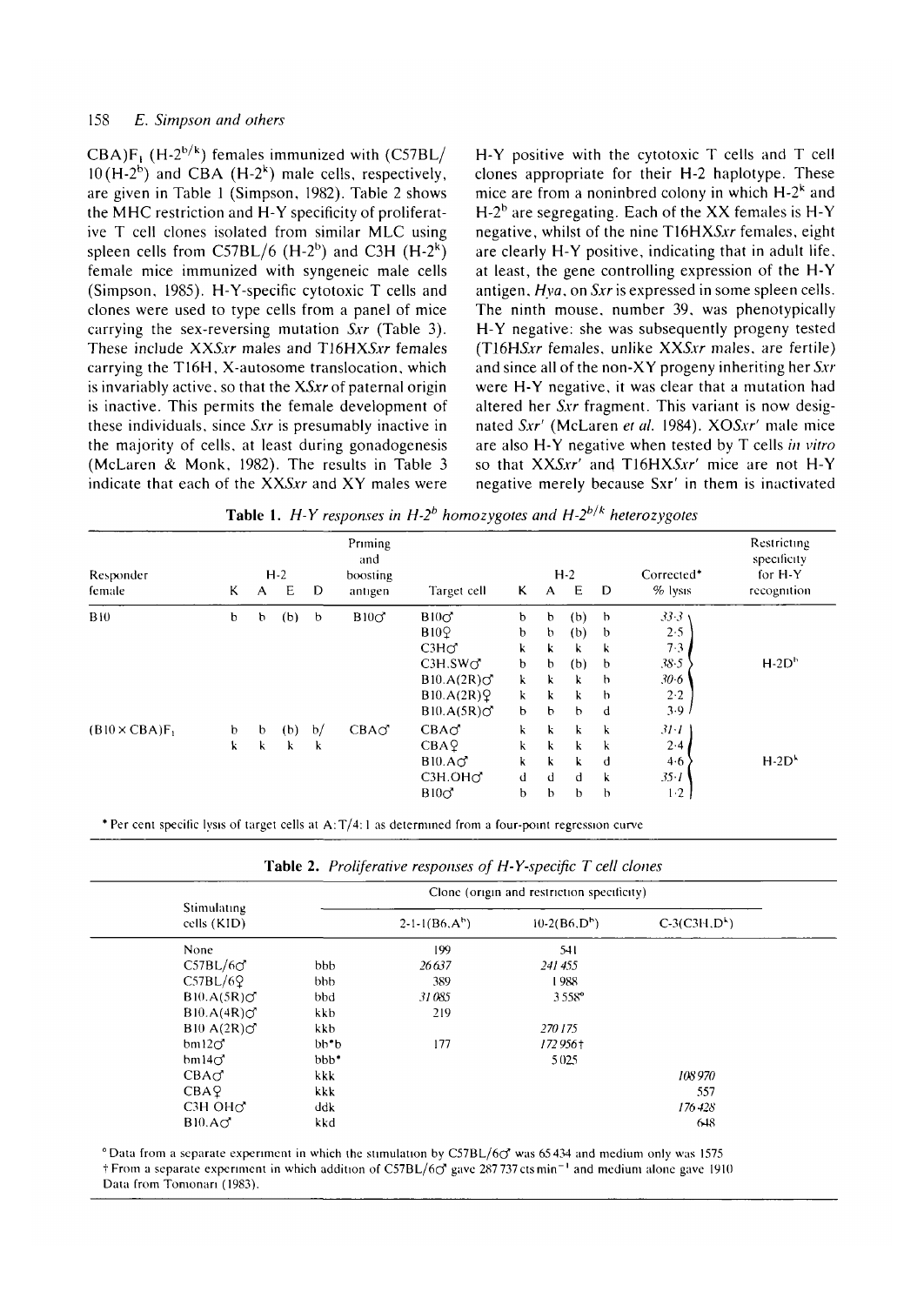(Simpson, 1986). *XXSxr'* and *T16HXSxr'* mice are also H-Y negative when tested for its presence by transplantation, arguing for the identity of H-Y detected by these two methods, one *in vitro* and one *in vivo,* and for the absence of H-Y antigen from all cells in the body (Simpson *et al.* 1986). *Sxr'* has lost *Hya* or the ability to express this gene, but still causes sex reversal in *XXSxr'* males, therefore the Y-chromosome-associated testis-determining gene *Tdy* on *Sxr* is clearly separated from *Hya* by this mutation, although the two genes are closely linked on *Sxr* and therefore presumably on the portion of the normal Y chromosome, close to the centromere, where *Tdy* and *Hya* are normally located (Simpson, 1986). Another mutation which provides evidence for the linkage of *Tdy* and *Hya* is Y\* described by Eicher & Washburn (1986).  $Y^*$  is apparently a rearranged Y chromosome in which the pairing region is located close to the centromere: amongst the sperm generated by carrier males is an  $X<sup>Y</sup>$ , bearing a paternal X to which the greater part of the Y is attached. The  $XX<sup>Y</sup>$  mice created by the fertilization of a normal X-bearing ovum with such a sperm are H-Y positive and phenotypically male, with aspermatogenic testes (like XX5AT: Simpson *et al.* 1983).

#### **H-Y expressed In sex-reversed humans**

The investigation of the position of the human H-Y gene on the Y chromosome has produced findings which are in parallel with those of mice, since they clearly separate the testis-determining factor, *TDF,* from the H-Y gene, but in man the linkage between these two genes, unlike mouse, is not at all close (Simpson *et al.* 1987).

H-Y typing in man is possible because of the isolation of T cell clones specific for H-Y from transfused spontaneously recovered female aplastic anaemia patients (Goulmy, 1985). Clones currently available are either HLA-A2 or HLA-B7 restricted, so this limits our ability to type cells from individuals carrying one or both of these alleles; fortunately, this includes more than 50% of the population. For the localization of the H-Y gene in man, potentially informative patients are those who have inherited a partly deleted paternal Y chromosome or a translocated Y chromosome fragment. Such patients are in two phenotypic categories: XX males and XY females. The six males described here have inherited variable portions of Yp whilst the two females possess Yq and a variable portion of the Yp. Table 4 shows the results of HLA and H-Y typing lymphoblastoid B

|  |  | Table 3. H-Y typing by CML and proliferation of H-Y specific-clones of normal mice and of mice of both sex |  |                                |  |  |  |  |  |
|--|--|------------------------------------------------------------------------------------------------------------|--|--------------------------------|--|--|--|--|--|
|  |  |                                                                                                            |  | <i>phenotypes carrying</i> Sxr |  |  |  |  |  |

| Cells added      |            | Proliferation of H-Y specific<br>clone (restriction specificity) |            | CML typing with       |                       |                   |                   |
|------------------|------------|------------------------------------------------------------------|------------|-----------------------|-----------------------|-------------------|-------------------|
| from mouse       | $C-3(D^k)$ | $10-2(D^{\rm h})$                                                | $2-1(A^b)$ | anti-H-Y <sup>k</sup> | anti-H-Y <sup>b</sup> | $H - 2^*$<br>type | $H - Y$ †<br>type |
| None             | 1016       | 301                                                              | 765        |                       |                       |                   |                   |
| 30 XXQ           | 2174       | 1078                                                             | 197        | 0.9                   | $1-1$                 | k                 |                   |
| 32               | 929        | 1312                                                             | 489        | $-1.2$                | 2.0                   | k                 |                   |
| 33               | l 487      | 552                                                              | 245        | $-14.4$               | $-7.7$                | k                 |                   |
| 34               | 591        | 649                                                              | 3932       | $3 - 0$               | $1-7$                 | k                 |                   |
| 4 T16HXSxrQ      | 26406      | 651                                                              | 3252       | 20.0                  | 8.5                   | k                 | $\div$            |
| 13               | 58269      | 379                                                              | 3086       | $30 - 6$              | $6 - 4$               | k                 | $\ddot{}$         |
| 35               | 66208      | 828                                                              | 518        | $26 - 4$              | $8-4$                 | k                 | $\pm$             |
| 36               | 42014      | 1531                                                             | 2526       | 23.0                  | $-1-1$                | k                 | $\ddag$           |
| 37               | 46783      | 586                                                              | 2053       | 23.3                  | 5.8                   | k                 | $\,{}^+$          |
| 38               | 64640      | 1255                                                             | 1160       | $29 - 4$              | $2 - 0$               | k                 | $\ddot{}$         |
| 39               | 1904       | 1648                                                             | 1685       | $1-3$                 | 1.9                   | k                 |                   |
| 40               | 61 249     | 1613                                                             | 4 1 4 9    | 25.2                  | $3 - 1$               | k                 | $+$               |
| 41               | 47145      | 778                                                              | 7653       | 25.8                  | $6-2$                 | k                 | $\ddot{}$         |
| 42 XXSxrO        | 82529      | 1229                                                             | 704        | ND                    | <b>ND</b>             | k                 | $\ddot{}$         |
| 43               | 40797      | 341                                                              | 225        | <b>ND</b>             | <b>ND</b>             | k                 | $\ddot{}$         |
| 47               | 899        | 22 400                                                           | <b>ND</b>  | $-0.7$                | 12.4                  | b                 | $+$               |
| $31$ XY $\sigma$ | 549        | 32610                                                            | 30472      | $-3.7$                | 29.4                  | b                 | $\ddot{}$         |
| 45               | 3178       | 1451                                                             | 579        | 29.3                  | 2.7                   | k                 | $\ddot{}$         |
| 46               | 12092      | 635                                                              | 30         | 16.9                  | $-1-1$                | k                 | $\ddot{}$         |

For method of proliferation see legend for Table 2.

CML: % cytotoxicity at A:  $T/10$ : 1 from 12-point regression analysis.

\* H-2 type established with allospecific cytotoxic T cells.

t Summary of H-Y typing with H-Y specific cytotoxic T cells and H-Y-specific proliferative clones.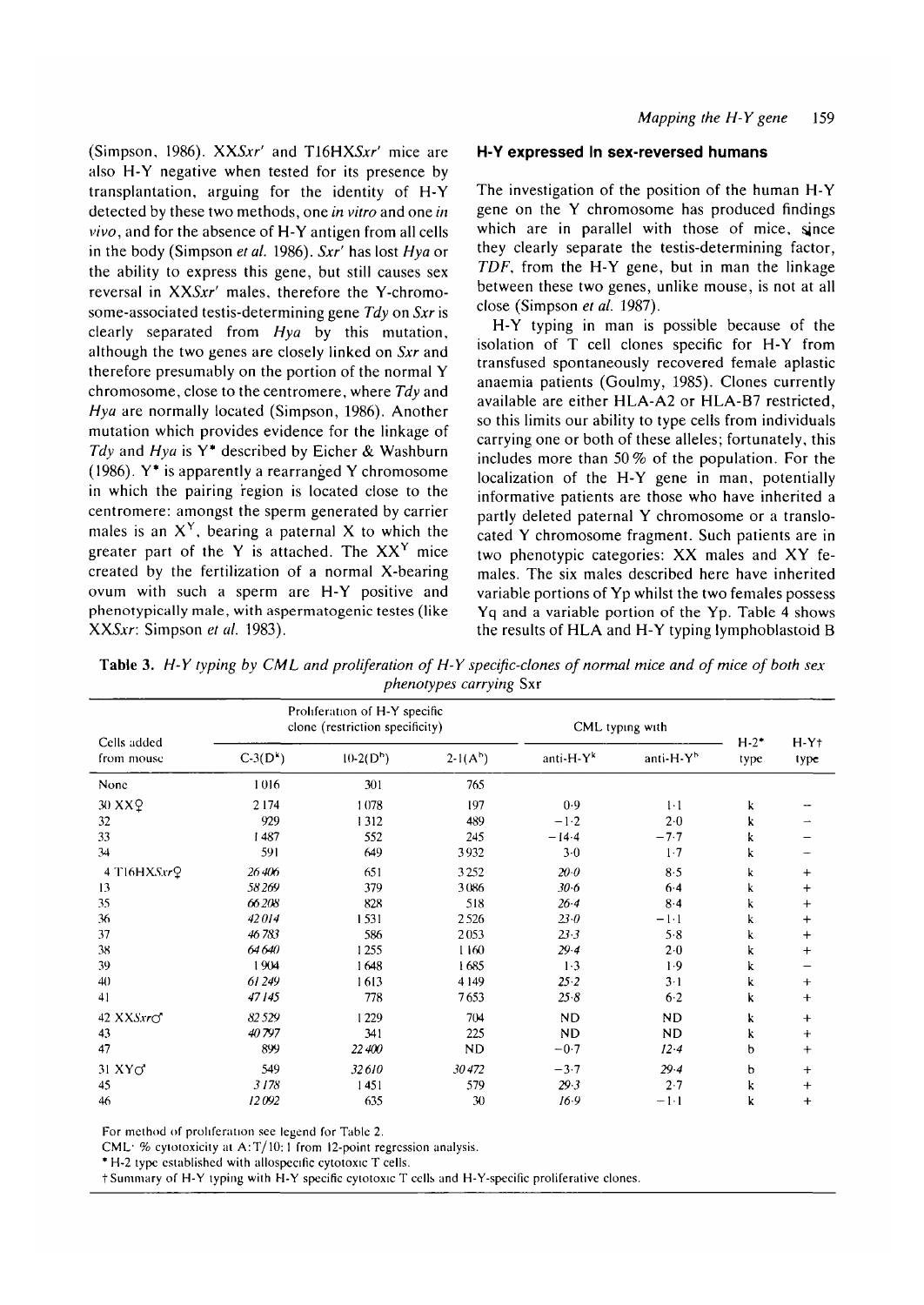## 160 *E. Simpson and others*

cell lines from these patients and appropriate A2- and B7-positive normal male and female controls, with cytotoxic T cells. It is important to confirm serological HLA typing with T cells, since variants of A2 and B7 exist which are not distinguishable serologically but which cannot be recognized by allospecific or MHCrestricted T cells (Horai, von der Poel & Goulmy, 1982). A negative H-Y typing can thus only be interpreted as such in face of a positive allotyping for the restriction element with T cells (A2 or B7 in the case of individuals shown in Table 4).

The deletion map shown in Fig. 1 is based on Vergnaud et al. (1986), Disteche et al. (1986) and Page (1986) and includes the summarized H-Y results of Table 4 as well as unpublished data on class I XX males. Since six class 3 males were H-Y negative it is clear that the gene for H-Y does not map to deletion interval 1-3 on Yp *(TDF* is in interval 1, see also Affara *et al.* 1986). Likewise the gene for H-Y is excluded from interval 4A, since the class 2 XY female is H-Y positive and lacks this portion of Yp. The H-Y gene thus maps between intervals 4B and 7, far from *TDF* in interval 1.

## **Conclusion**

In summary, these data, using cytotoxic and proliferative T cell clones specific for H-Y and restricted by MHC molecules to type mice and humans inheriting incomplete portions of the Y chromosome, have allowed us to map the H-Y antigen gene *Hya* in mouse to a position closely linked with, but separable from, *Tdy* on the *Sxr* fragment and thus presumably to a portion of the normal mouse Y chromosome near the centromere. The human H-Y gene maps between deletion intervals 4B and 7, separate from TDFwhich is on interval 1. We are currently testing cells from a

**Table 4.** *HLA and H-Y typing of B cell lines from XX males, XY females and normal controls*

|                |                   |                  |                | HLA <sup>*</sup><br>scrology |               |                   |                      |
|----------------|-------------------|------------------|----------------|------------------------------|---------------|-------------------|----------------------|
| Exp.           | Karyotype/<br>sex | Individual       | A              | B                            | $\alpha$ A-2† | $\alpha$ H-Y/A-2+ | $H - Y$<br>phenotype |
|                | $XX\sigma$        | RH.              | 2.3            | 21,40                        | 18            | 9                 |                      |
|                | $XX\sigma$        | JT               | $\overline{2}$ | 44,45                        | 24            | 3                 |                      |
|                | $XX\sigma$        | <b>LGL 105</b>   | 2,3            | 35,44                        | 13            |                   |                      |
|                | $XY\sigma$        | Normal male      | 1.2            | -8                           | 20            | 38                | $^{+}$               |
|                | XXQ               | Normal female    | 2,11           | 8,44                         | 17            | 8                 |                      |
| 2              | $XX\sigma$        | <b>WB</b>        | 2.9            | 17.18                        | 37            | $\theta$          |                      |
|                | $XY\sigma$        | Normal male      | 1.2            | 8                            | 25            | 17                | $^{+}$               |
|                | XXQ               | Normal female    | 2.11           | 8,44                         | 17            | 3                 |                      |
|                |                   |                  |                |                              | $\alpha$ B7   | $\alpha$ H-Y/B7   |                      |
| 3              | $XX\sigma$        | <b>WHT 950</b>   | 1.3            | $\overline{7}$               | 76            | 9                 |                      |
|                | $XX\sigma$        | JM               | 3,28           | 7                            | 62            |                   |                      |
|                | $XY\sigma$        | Normal male      | 9.             | 7,44                         | ND            | 40                | $\ddot{}$            |
|                | XXQ               | Normal female    | 3,24           | 7                            | 54            | $\theta$          |                      |
| $\overline{4}$ | XYQ               | WHT1003 (case 1) | 3              | 7,13                         | 55            | 70                | $+$                  |
|                | XYQ               | WHT 715 (case 2) | 3              | $\overline{\phantom{a}}$     | 57            | 69                | $+$                  |
|                | $XY\sigma$        | Father of case 2 | 28.3           | 7,40                         | 52            | 61                | $\div$               |
|                | XXQ               | Mother of case 2 | 29             | $\overline{7}$               | 36            | 6                 |                      |

\* HLA serology performed by Lorna Kennedy at ICRF, Lincoln's Inn Fields or Donald Palmer of Dcpt Immunology. RPMS  $t$  Per cent specific lysis of target cells at A $T/10$  1 as determined from a 6-point regression curve. Modified from table 1, Simpson *et al.* 1987



Fig. 1. 8-interval deletion map of the human Y chromosome (based on Page, 1986).